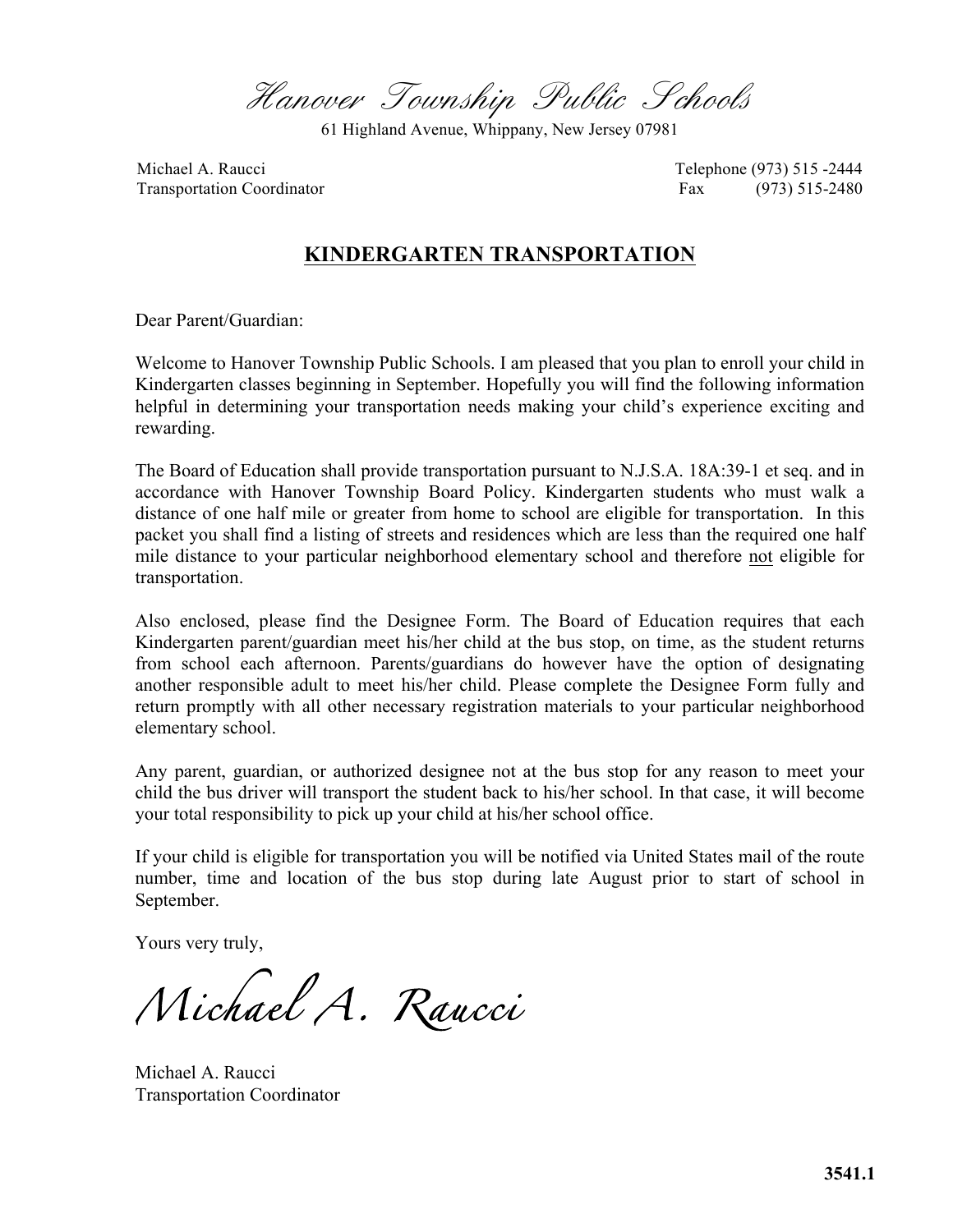# *"A Community That Inspires Excellence"* Hanover Township Public Schools

61 Highland Avenue Whippany, New Jersey 07981

## **Policy - Transportation of Pupils**

The Board of Education will provide transportation for public and non-public school pupils who must walk a distance of 1.5 miles or greater to the assigned school. Distances shall be measured by the shortest route along public roadways or public walkways from the entrance of the pupil's residence nearest such public roadway or public walkway to the nearest public entrance of the assigned school.

Exceptions to this policy may be made by the Board of Education for the following reasons:

- 1. Kindergarten pupils who must walk a distance of 0.5 miles or greater.
- 2. Classified special education students, upon the recommendation of the Child Study Team, as specified in the child's IEP.
- 3. Pupils who must walk along a major roadway {not an internal street} which does not have sidewalks.
- 4. Pupils who must walk across a State or Interstate road.
- 5. Other individual cases, as determined by the Board of Education, which represent clear and present hazards to the safety of pupils.
- 6. Other individual cases, as determined by the Board of Education, which represent hardship or other extraordinary circumstances, provided pupils are otherwise eligible.

Transportation routes shall be adopted by the Board of Education upon the recommendation of the Transportation Coordinator, to provide safe, economical and reasonably expeditious transportation for all eligible pupils.

The criteria to be used in designing routes and assigning pupils to them shall include:

- A. The distance and time to be traveled to and from school;
- B. The hazards involved on the route to be traveled;
- C. The age and state of health of the child;
- D. The requirements of the instructional program.

Such routes shall be designed so as to ensure the maximum number of pupils on each bus as is permitted by law, and the least number of buses or routes necessary to accomplish this policy.

Bus stops, which shall be established along these routes, shall be limited in number so as to provide maximum efficiency in time of actual transportation. When pupil residences are in proximal clusters, a single stop shall serve such a cluster of homes. In no case shall a pupil walk greater than .5 miles to a bus stop.

Pupils who are entitled to transportation under this policy may be picked up or discharged, upon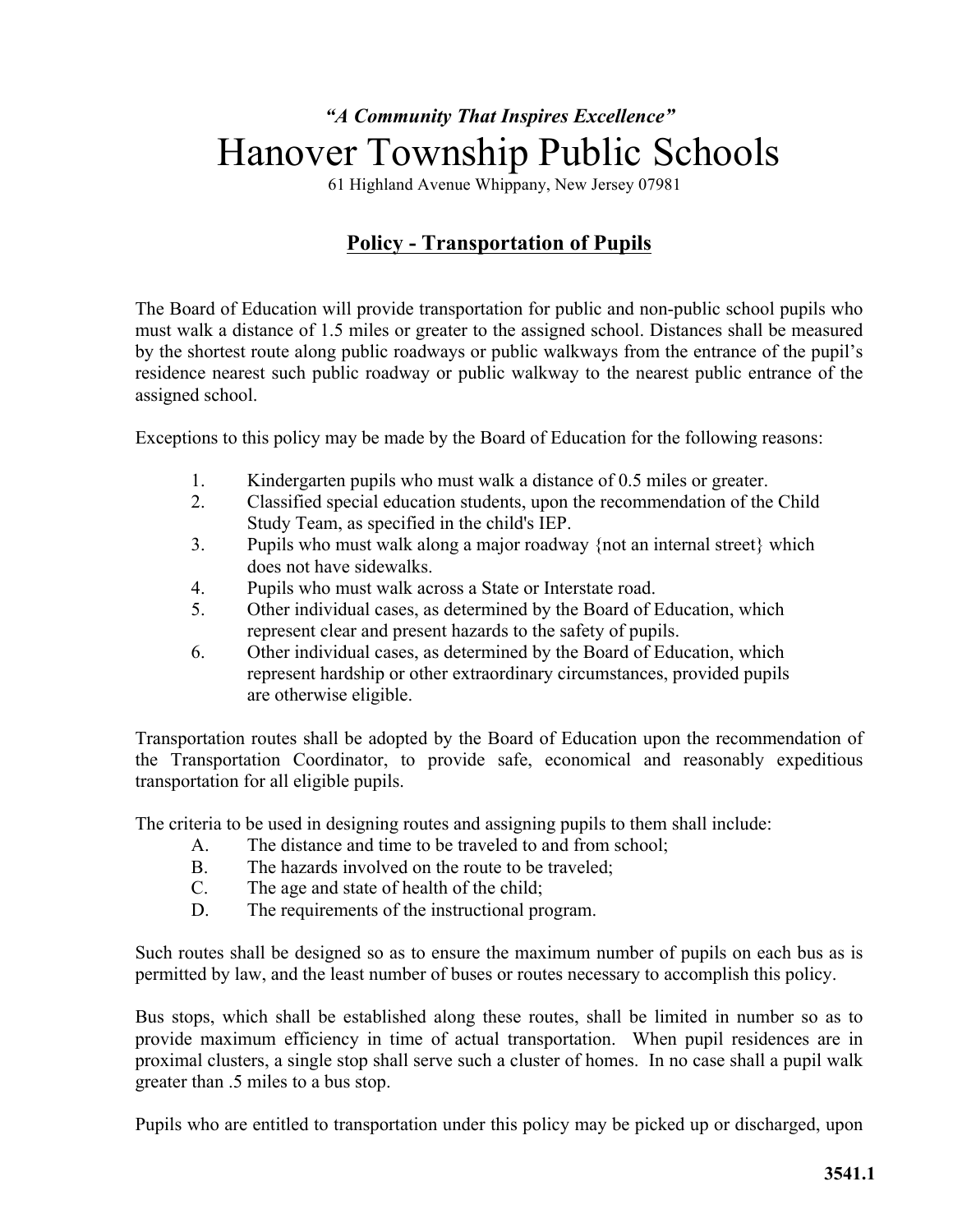written request of parent and/or guardian, at another established stop on the same route to which the pupil is entitled to be transported.

All pupils riding on district buses shall be required to observe the districts bus conduct regulations or risk loss of the privilege of such transportation.

Buses, whether contracted or district-owned, shall be kept in optimum condition and shall conform to all state safety regulations.

The Board requires pupils on school buses so equipped to fasten properly the seat belts, which are provided. The bus driver shall ensure that pupils properly fasten their seat belts and shall inform the school principal of any pupil who refuses or persistently neglects to fasten his/her seat belt. The building principal shall be responsible for taking disciplinary measures appropriate to an infraction of this policy. These may include, but not be limited to conferring with parents/guardians, and temporarily suspending the privilege of bus transportation, during which time the parents/guardians shall be responsible for the pupil's transportation.

Adopted: 6/17/76 {#5119.0} Revised: 12/29/88 {Replaces #5119.0} Revised: 6/25/91

#### **Legal References:**

New Jersey Statute / Education

NJSA 18A:39-1 Et Seq

New Jersey Administrative Code/Student Transportation

| <b>NJAC 6A:27-1</b> | <b>General Provisions</b>            |
|---------------------|--------------------------------------|
| <b>NJAC 6A:27-2</b> | Non-Public School Transportation     |
| NJAC 6A:27-3        | <b>Charter School Transportation</b> |
| <b>NJAC 6A:27-4</b> | School Choice Transportation         |
| <b>NJAC 6A:27-5</b> | <b>Special Needs Transportation</b>  |
| <b>NJAC 6A:27-7</b> | Vehicle Use & Standards              |
| <b>NJAC 6A:27-8</b> | State Aid                            |
| NJAC 6A:27-11       | Safety                               |
| NJAC 6A:27-12       | Drivers & Aides                      |
|                     |                                      |

Parents for Student Safety, Inc., v. Board of Education of Morris School District, 1986 S.L.D.{February 5}, St. Bd. rev'g 1984 S.L.D. {August 24}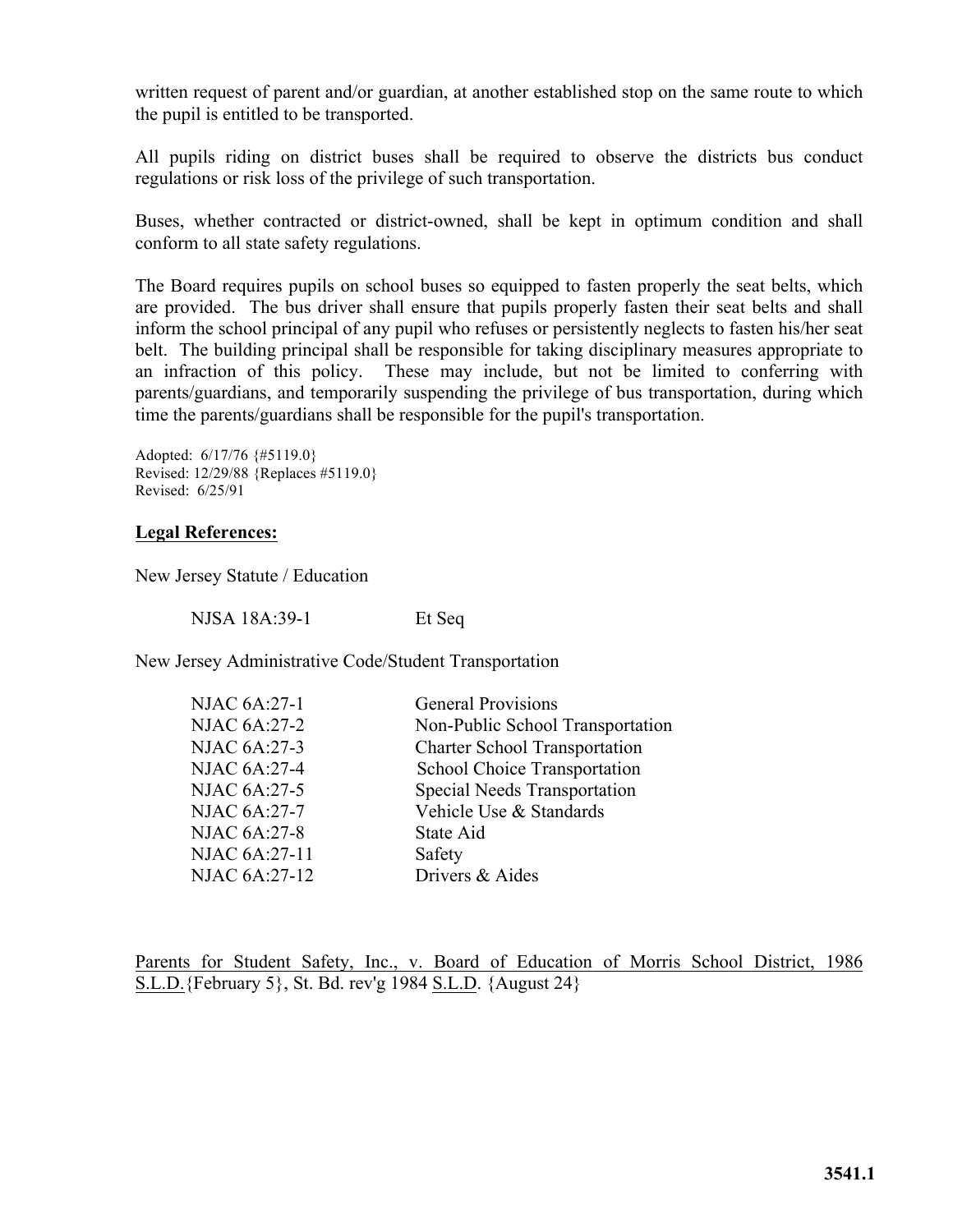61 Highland Avenue, Whippany, New Jersey 07981

## **KINDERGARTEN DESIGNEE FORM**

|             | NAME OF SCHOOL ATTENDING:             |                |           |                                    |
|-------------|---------------------------------------|----------------|-----------|------------------------------------|
|             | ATTENDING SCHOOL YEAR:                | $\Box$ Current | <b>OR</b> | $\Box$ New School Year (September) |
|             |                                       |                |           |                                    |
| I will meet | (Child's Name/Please Print)           |                |           | at his/her bus stop.               |
| I designate |                                       |                |           |                                    |
|             | (Name of Adult Designee/Please Print) |                |           | Cell Phone:                        |
| to meet     | (Child's Name/Please Print)           |                |           | at his/her bus stop.               |
| I designate |                                       |                |           | Home Phone:                        |
|             | (Name of Adult Designee/Please Print) |                |           | Cell Phone:                        |

as an alternate adult designee to meet my child at his/her bus stop.

*I understand that if I am unable to meet my child at his/her bus stop on time, the alternate designees named above shall be there in my place. In the event that no one is at the bus stop to meet my child for any reason, he/she will be returned to his/her respective school. At that time, it will then become the responsibility of myself and/or my designee to pick-up my child from his/her school office.*

(Parent/Guardian Signature) (Date)

*Note: Please inform Transportation Office of any changes to these arrangements.*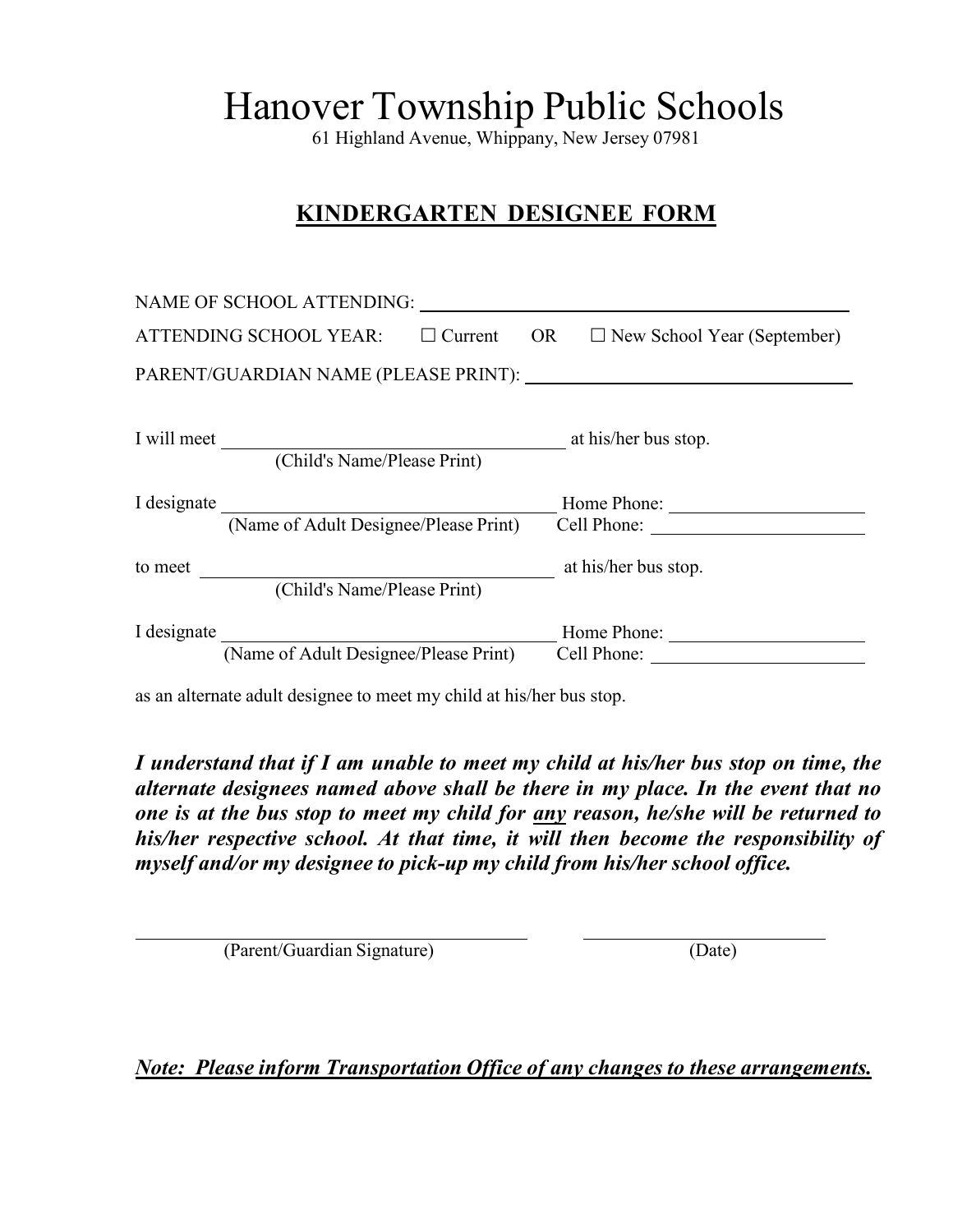**61 Highland Avenue, Whippany, New Jersey 07981**

## **Office of the Transportation Coordinator**

# **MOUNTVIEW ROAD SCHOOL**

#### **Kindergarten addresses not eligible for transportation less than 0.5 miles**

Apple Tree Lane Cherry Street Chestnut Road - Between Mountain Avenue and Summit Avenue Cooke Place Countrywood Drive - #56 and lower Cross Road - #77 and above Edwin Road Gail Road - #36 and higher Grand Avenue - #45 and higher Hendricks Drive Holley Street Laurel Lane Locust Drive - #1 thru #15 - #35 thru #45 - #50 and higher Malapardis Road - #192 thru #328 Maple Street Mountain Avenue - #37 and higher Mountview Road North Belair Avenue Oakview Road Orchard Street Quinlisk Road Spruce Street Summit Avenue - #54 and higher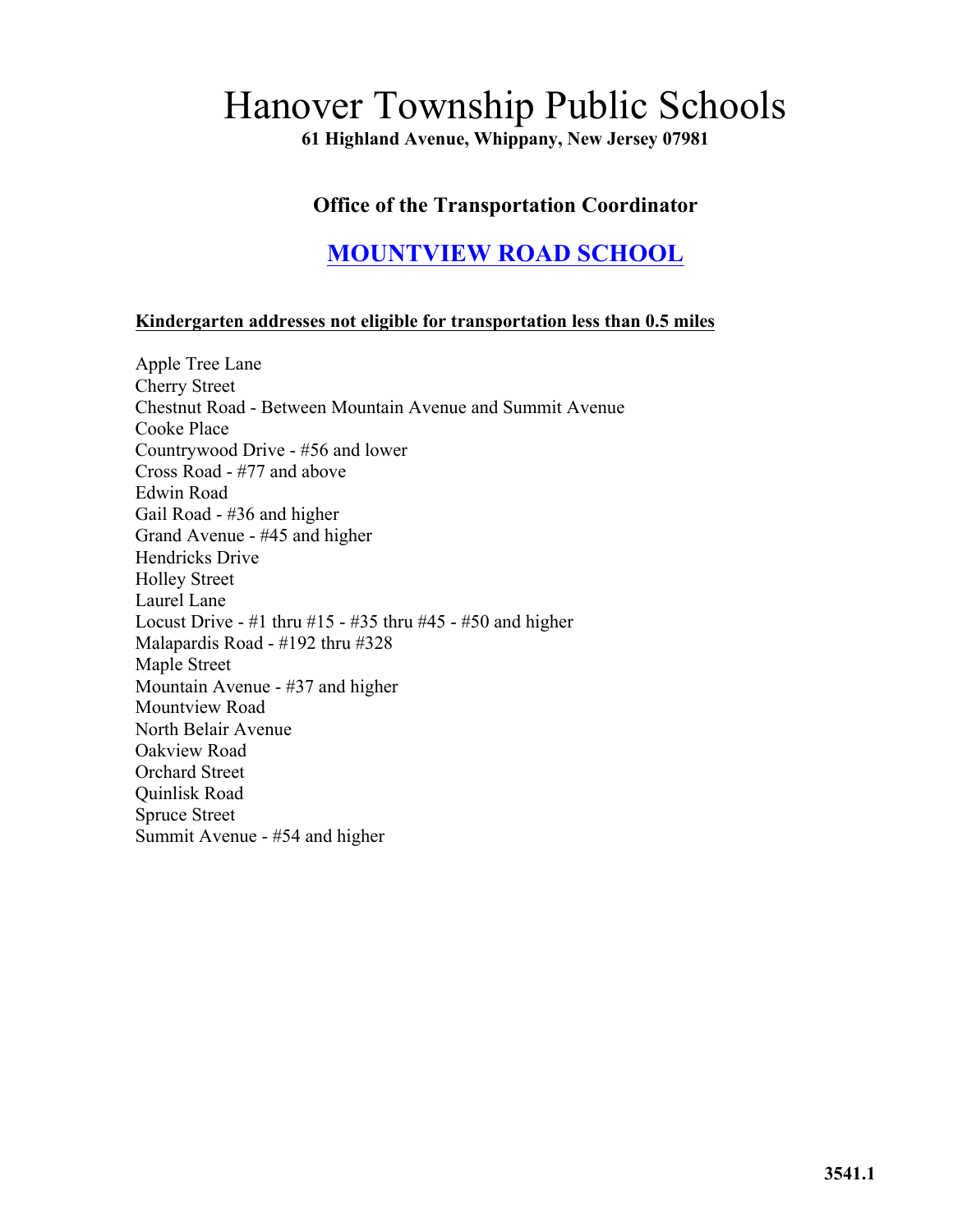**61 Highland Avenue, Whippany, New Jersey 07981**

## **Office of the Transportation Coordinator**

# **BEE MEADOW SCHOOL**

#### **Kindergarten addresses not eligible for transportation less than 0.5 miles**

Addie Lane - #51 thru #61 Baird Place Bee Meadow Parkway - #216 thru #232 Branford Road Clay Street Cortright Road Fisher Place Glenn Place Grove Place - #18 and higher Hillary Court Hillcrest Road Howell Street - #14 and lower Hubert Street Joseph Street Louis Street Nemic Lane Reynolds Avenue - #39 and higher Schindler Court Sherry Lane Woodcrest Road - #41 and higher